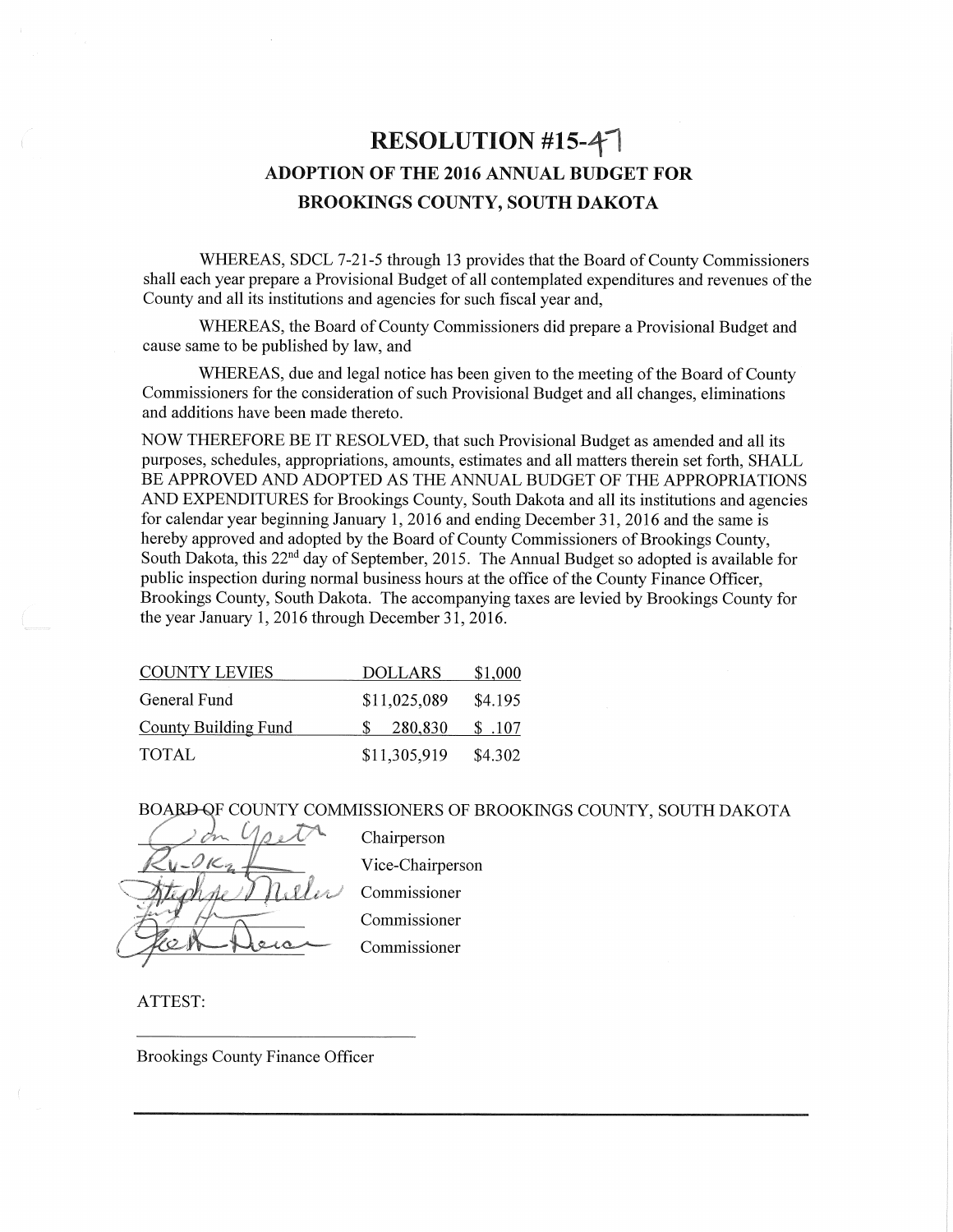|                                       | GOVERNMENTAL FUNDS |                 |                          |                 |                 |                |                          |                                       |                     |
|---------------------------------------|--------------------|-----------------|--------------------------|-----------------|-----------------|----------------|--------------------------|---------------------------------------|---------------------|
|                                       |                    | Road            | E-911<br><b>Fund 207</b> | Emergency       | Domestic        |                | <b>ROD</b>               | County<br>Building<br><b>Fund 301</b> | TIF<br>Debt Service |
|                                       | General            | & Bridge        |                          | Mgmt            | Abuse           | Sobriety       | Relief                   |                                       |                     |
|                                       | Fund 101           | <b>Fund 201</b> |                          | <b>Fund 226</b> | <b>Fund 229</b> | Fund 248       | <b>Fund 250</b>          |                                       | Fund 401            |
| <b>General Government</b>             |                    |                 |                          |                 |                 |                |                          |                                       |                     |
| 110 Legislative                       |                    |                 |                          |                 |                 |                |                          |                                       |                     |
| 111 Board of County Commissioners     | 408,491.00         |                 |                          |                 |                 |                |                          |                                       |                     |
| 112 Contingency                       | 633.720.00         |                 |                          |                 |                 |                |                          |                                       |                     |
| 120 Elections                         | 115,626.00         |                 |                          |                 |                 |                |                          |                                       |                     |
| 130 Judicial                          | 504,500.00         |                 |                          |                 |                 |                |                          |                                       |                     |
| 140 Financial Administration          |                    |                 |                          |                 |                 |                |                          |                                       |                     |
| 143 Finance                           | 526,134.00         |                 |                          |                 |                 |                |                          |                                       |                     |
| 150 Legal Services                    |                    |                 |                          |                 |                 |                |                          |                                       |                     |
| 151 States Attorney                   | 666,128.00         |                 |                          |                 |                 |                |                          |                                       |                     |
| 153 Law Library                       |                    |                 |                          |                 |                 |                |                          |                                       |                     |
| 154 Teen Court                        | 25,000.00          |                 |                          |                 |                 |                |                          |                                       |                     |
| 160 Other Administration              |                    |                 |                          |                 |                 |                |                          |                                       |                     |
| 161 General Government Building       | 441,944.00         |                 |                          |                 |                 |                |                          | 138,500.00                            |                     |
| 162 Director of Equalization          | 509.252.00         |                 |                          |                 |                 |                |                          |                                       |                     |
| 163 Register of Deeds                 | 210,490.00         |                 |                          |                 |                 |                | 72,457.00                |                                       |                     |
| 165 Veteran's Service Officer         | 77,218.00          |                 |                          |                 |                 |                |                          |                                       |                     |
| 166 Predatory Animal (GFP)            | 7,825.00           |                 |                          |                 |                 |                |                          |                                       |                     |
| 167 Technology                        | 347,152.00         |                 |                          |                 |                 |                |                          |                                       |                     |
| 168 Human Resources                   | 107,989.00         |                 |                          |                 |                 |                |                          |                                       |                     |
| <b>Total General Government</b>       | 4,581,469.00       | $\mathbf{r}$    | $\blacksquare$           | $\blacksquare$  | $\mathbf{r}$    | $\blacksquare$ | 72,457.00                | 138,500.00                            |                     |
| <b>Public Safety</b>                  |                    |                 |                          |                 |                 |                |                          |                                       |                     |
| 210 Law Enforcement                   |                    |                 |                          |                 |                 |                |                          |                                       |                     |
| 211 Sheriff                           | 1,419,383.00       |                 |                          |                 |                 |                |                          |                                       |                     |
| 212 County Jail                       | 1,143,413.00       |                 |                          |                 |                 | 53.060.00      |                          |                                       |                     |
| 213 Coroner                           | 35,960.00          |                 |                          |                 |                 |                |                          |                                       |                     |
| 214 Juvenile Detention                | 54,000.00          |                 |                          |                 |                 |                |                          |                                       |                     |
| 215 Contract Law Enforcement          |                    |                 |                          |                 |                 |                |                          |                                       |                     |
| 219 Humane Soceity                    | 10,000.00          |                 |                          |                 |                 |                |                          |                                       |                     |
| 220 Protective and Emergency Services |                    |                 |                          |                 |                 |                |                          |                                       |                     |
| 221 Fire Department Trust             | 100,000.00         |                 |                          |                 |                 |                |                          |                                       |                     |
| 222 Emergency & Disaster Services     |                    |                 |                          | 130,372.00      |                 |                |                          |                                       |                     |
| 223 Drainage Commission               | 1,600.00           |                 |                          |                 |                 |                |                          |                                       |                     |
| 225 Enhanced 911                      | 125,000.00         |                 | 303,000.00               |                 |                 |                |                          |                                       |                     |
| <b>Total Public Safety</b>            | 2,889,356.00       | $\mathbf{r}$    | 303,000.00               | 130,372.00      | $\mathbf{r}$    | 53,060.00      | $\overline{\phantom{a}}$ | ÷,                                    |                     |
|                                       |                    |                 |                          |                 |                 |                |                          |                                       |                     |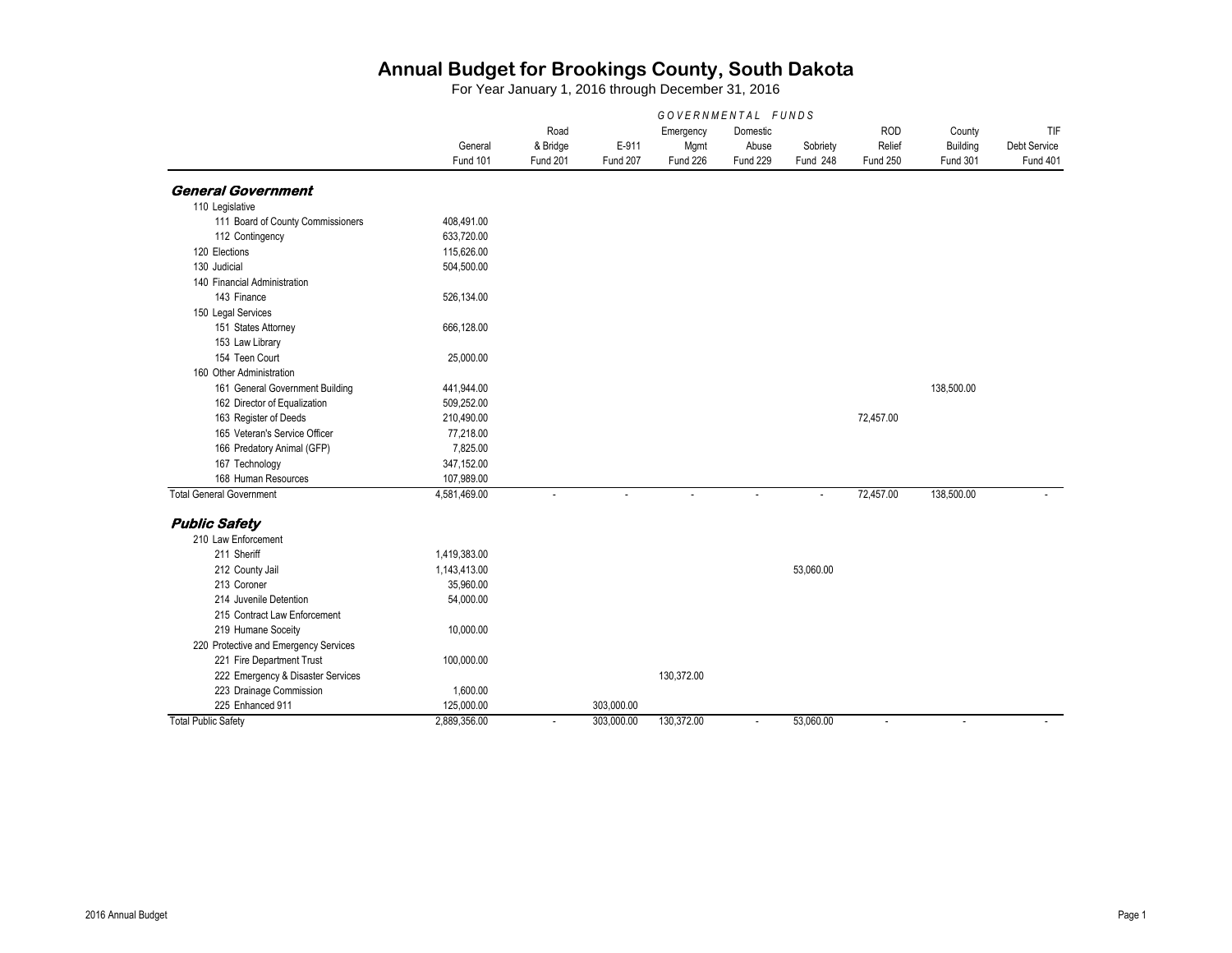|                                      | GOVERNMENTAL FUNDS |                 |                 |           |                 |                       |                          |                             |                     |
|--------------------------------------|--------------------|-----------------|-----------------|-----------|-----------------|-----------------------|--------------------------|-----------------------------|---------------------|
|                                      |                    | Road            |                 | Emergency | Domestic        |                       | <b>ROD</b>               | County                      | TIF                 |
|                                      | General            | & Bridge        | E-911           | Mgmt      | Abuse           | Sobriety              | Relief                   | Building                    | <b>Debt Service</b> |
|                                      | Fund 101           | <b>Fund 201</b> | <b>Fund 207</b> | Fund 226  | <b>Fund 229</b> | <b>Fund 248</b>       | <b>Fund 250</b>          | <b>Fund 301</b>             | <b>Fund 401</b>     |
| <b>Public Works</b>                  |                    |                 |                 |           |                 |                       |                          |                             |                     |
| 310 Highways and Bridges             |                    |                 |                 |           |                 |                       |                          |                             |                     |
| 311 Highway                          |                    | 5,985,222.00    |                 |           |                 |                       |                          |                             |                     |
| <b>Total Public Works</b>            | $\sim$             | 5,985,222.00    | ÷.              |           | $\overline{a}$  | $\tilde{\phantom{a}}$ | $\overline{\phantom{a}}$ | $\overline{\phantom{a}}$    |                     |
| <b>Health and Welfare</b>            |                    |                 |                 |           |                 |                       |                          |                             |                     |
| 410 Economic Assistance              |                    |                 |                 |           |                 |                       |                          |                             |                     |
| 411 Welfare                          | 233,503.00         |                 |                 |           |                 |                       |                          |                             |                     |
| 420 Health Assistance                |                    |                 |                 |           |                 |                       |                          |                             |                     |
| 416 Food Pantry                      | 6,000.00           |                 |                 |           |                 |                       |                          |                             |                     |
| 421 Community Health                 | 64,595.00          |                 |                 |           |                 |                       |                          |                             |                     |
| 423 Hospital Funding                 | 750,000.00         |                 |                 |           |                 |                       |                          |                             |                     |
| 427 Women, Infants, & Children (WIC) | 18,881.00          |                 |                 |           |                 |                       |                          |                             |                     |
| 430 Social Services                  |                    |                 |                 |           |                 |                       |                          |                             |                     |
| 432 Bkgs Area Transit Authority      | 47,000.00          |                 |                 |           |                 |                       |                          |                             |                     |
| 433 Community Action                 | 12,137.00          |                 |                 |           |                 |                       |                          |                             |                     |
| 434 Domestic Abuse                   | 40,000.00          |                 |                 |           | 9,300.00        |                       |                          |                             |                     |
| 440 Mental Health Services           |                    |                 |                 |           |                 |                       |                          |                             |                     |
| 441 Behavioral Health                | 62,000.00          |                 |                 |           |                 |                       |                          |                             |                     |
| 442 ADVANCE                          | 35,000.00          |                 |                 |           |                 |                       |                          |                             |                     |
| 444 ECBHCD                           | 55,000.00          |                 |                 |           |                 |                       |                          |                             |                     |
| <b>Total Health and Welfare</b>      | 1,324,116.00       | $\blacksquare$  | $\blacksquare$  |           | 9,300.00        | $\blacksquare$        |                          | $\blacksquare$              |                     |
| <b>Culture and Recreation</b>        |                    |                 |                 |           |                 |                       |                          |                             |                     |
| 510 Culture                          |                    |                 |                 |           |                 |                       |                          |                             |                     |
| 511 Public Library                   | 23,450.00          |                 |                 |           |                 |                       |                          |                             |                     |
| 512 Historical Museum                | 4,000.00           |                 |                 |           |                 |                       |                          |                             |                     |
| 521 Boys & Girls Club                |                    |                 |                 |           |                 |                       |                          |                             |                     |
| 526 Youth Mentoring Program          | 5,000.00           |                 |                 |           |                 |                       |                          |                             |                     |
| 520 Recreation                       |                    |                 |                 |           |                 |                       |                          |                             |                     |
| 525 Senior Companion                 | 2,300.00           |                 |                 |           |                 |                       |                          |                             |                     |
| <b>Total Culture and Recreation</b>  | 34,750.00          | $\blacksquare$  | $\blacksquare$  | $\sim$    | $\sim$          |                       |                          | $\mathcal{L}_{\mathcal{A}}$ | $\sim$              |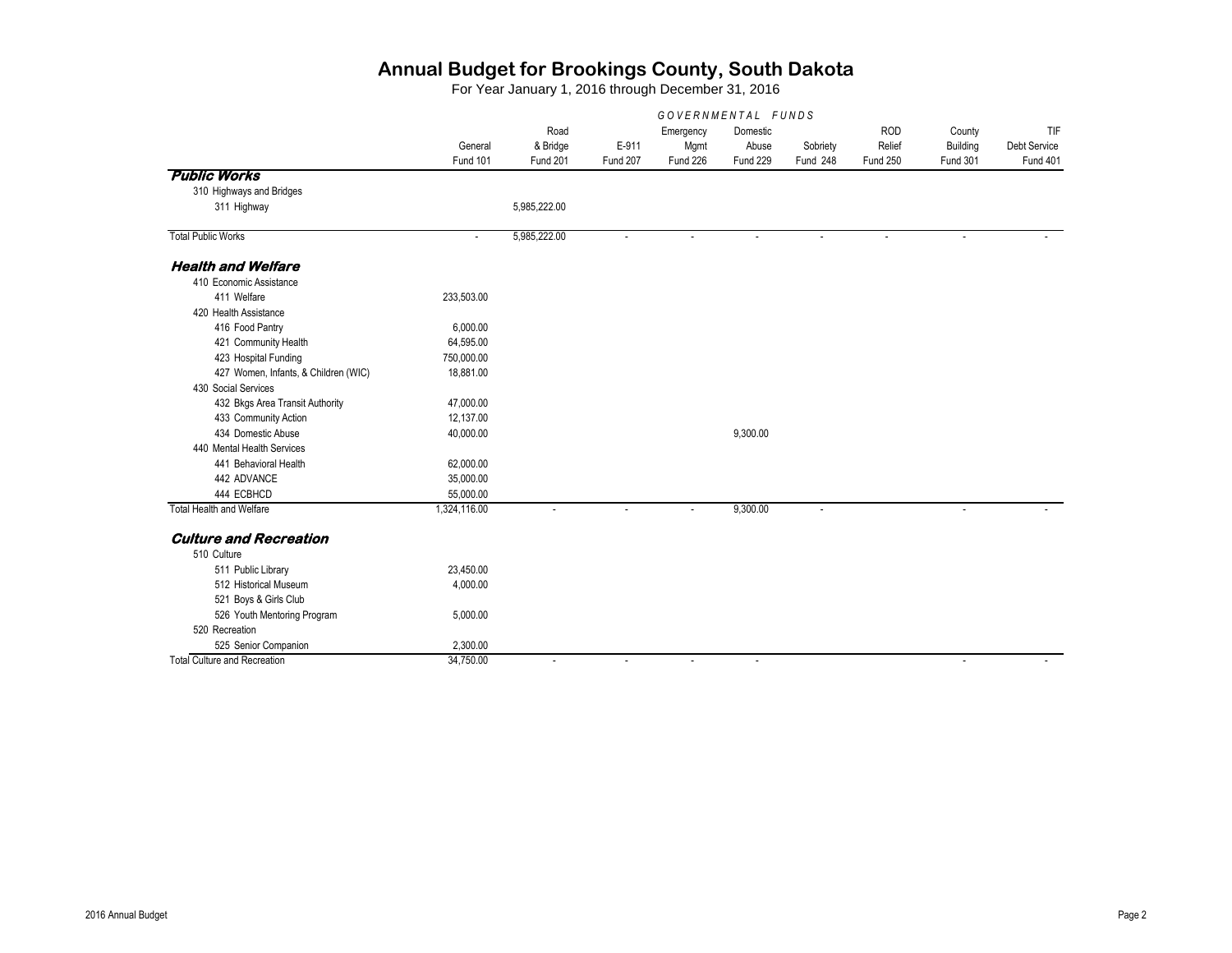|                                                                | GOVERNMENTAL FUNDS  |                                     |                          |                               |                                      |                      |                                         |                                              |                                               |
|----------------------------------------------------------------|---------------------|-------------------------------------|--------------------------|-------------------------------|--------------------------------------|----------------------|-----------------------------------------|----------------------------------------------|-----------------------------------------------|
|                                                                | General<br>Fund 101 | Road<br>& Bridge<br><b>Fund 201</b> | E-911<br><b>Fund 207</b> | Emergency<br>Mgmt<br>Fund 226 | Domestic<br>Abuse<br><b>Fund 229</b> | Sobriety<br>Fund 248 | <b>ROD</b><br>Relief<br><b>Fund 250</b> | County<br><b>Building</b><br><b>Fund 301</b> | TIF<br><b>Debt Service</b><br><b>Fund 401</b> |
| <b>Conservation of Natural Resources</b>                       |                     |                                     |                          |                               |                                      |                      |                                         |                                              |                                               |
| 610 Soil Conservation                                          |                     |                                     |                          |                               |                                      |                      |                                         |                                              |                                               |
| 611 4-H                                                        | 146,970.00          |                                     |                          |                               |                                      |                      |                                         |                                              |                                               |
| 612 Soil Conservation                                          | 25,000.00           |                                     |                          |                               |                                      |                      |                                         |                                              |                                               |
| 615 Weed Control                                               | 293,938.00          |                                     |                          |                               |                                      |                      |                                         |                                              |                                               |
| 625 Wetland                                                    |                     |                                     |                          |                               |                                      |                      |                                         |                                              |                                               |
| <b>Total Conservation of Natural Resources</b>                 | 465,908.00          | ÷,                                  |                          |                               |                                      |                      |                                         |                                              |                                               |
| <b>Urban and Economic Development</b><br>710 Urban Development |                     |                                     |                          |                               |                                      |                      |                                         |                                              |                                               |
| 711 Planning & Zoning                                          | 175,639.00          |                                     |                          |                               |                                      |                      |                                         |                                              |                                               |
| 712 First District Planning                                    | 40,431.00           |                                     |                          |                               |                                      |                      |                                         |                                              |                                               |
| 720 Economic Development                                       |                     |                                     |                          |                               |                                      |                      |                                         |                                              |                                               |
| 721 Economic Development                                       | 65,000.00           |                                     |                          |                               |                                      |                      |                                         |                                              |                                               |
| Total Urban and Economic Development                           | 281,070.00          | ÷,                                  |                          |                               |                                      |                      |                                         |                                              |                                               |
| Intergovernmental Expenditures                                 |                     |                                     |                          |                               |                                      |                      |                                         |                                              |                                               |
| 750 Wheel Tax to Townships/Cities                              |                     | 108,000.00                          |                          |                               |                                      |                      |                                         |                                              |                                               |
| <b>Total Debt Service</b>                                      | ä,                  | 108,000.00                          | ÷,                       | ÷.                            | $\mathbf{r}$                         | $\mathbf{r}$         |                                         | $\sim$                                       |                                               |
| <b>Debt Service</b>                                            |                     |                                     |                          |                               |                                      |                      |                                         |                                              |                                               |
| 810 Principal                                                  |                     |                                     |                          |                               |                                      |                      |                                         | 121,648.00                                   |                                               |
| 820 Bond Interest Payments                                     |                     |                                     |                          |                               |                                      |                      |                                         |                                              |                                               |
| <b>Total Debt Service</b>                                      | ÷.                  | ÷.                                  | ÷.                       | ÷.                            | ÷                                    | L.                   |                                         | 121,648.00                                   |                                               |
| <b>Capital Outlay</b>                                          |                     |                                     |                          |                               |                                      |                      |                                         |                                              |                                               |
| 890 Administrative Building Project                            |                     |                                     |                          |                               |                                      |                      |                                         |                                              |                                               |
| <b>Total Capital Outlay</b>                                    |                     |                                     |                          |                               |                                      |                      |                                         |                                              |                                               |
| <b>Other Uses</b>                                              |                     |                                     |                          |                               |                                      |                      |                                         |                                              |                                               |
|                                                                |                     |                                     |                          |                               |                                      |                      |                                         |                                              |                                               |
| 910 Other Financing Uses<br>911 Operating Transfers Out        |                     |                                     |                          |                               |                                      |                      |                                         |                                              |                                               |
| County Building Fund                                           |                     |                                     |                          |                               |                                      |                      |                                         |                                              |                                               |
| <b>Emergency Management</b>                                    | 86,272.00           |                                     |                          |                               |                                      |                      |                                         |                                              |                                               |
| Hwy & Bridge 201                                               | 3,000,000.00        |                                     |                          |                               |                                      |                      |                                         |                                              |                                               |
| <b>ROD Relief Fund</b>                                         | 12,957.00           |                                     |                          |                               |                                      |                      |                                         |                                              |                                               |
| Administrative Building Project Fund                           |                     |                                     |                          |                               |                                      |                      |                                         |                                              |                                               |
|                                                                |                     |                                     |                          |                               |                                      |                      |                                         |                                              |                                               |
| <b>Total Other Uses</b>                                        | 3,099,229.00        |                                     |                          |                               |                                      |                      |                                         |                                              |                                               |
| <b>Total Appropriations</b>                                    | 12.675.898.00       | 6,093,222.00                        | 303,000.00               | 130.372.00                    | 9,300.00                             | 53,060.00            | 72.457.00                               | 260.148.00                                   |                                               |